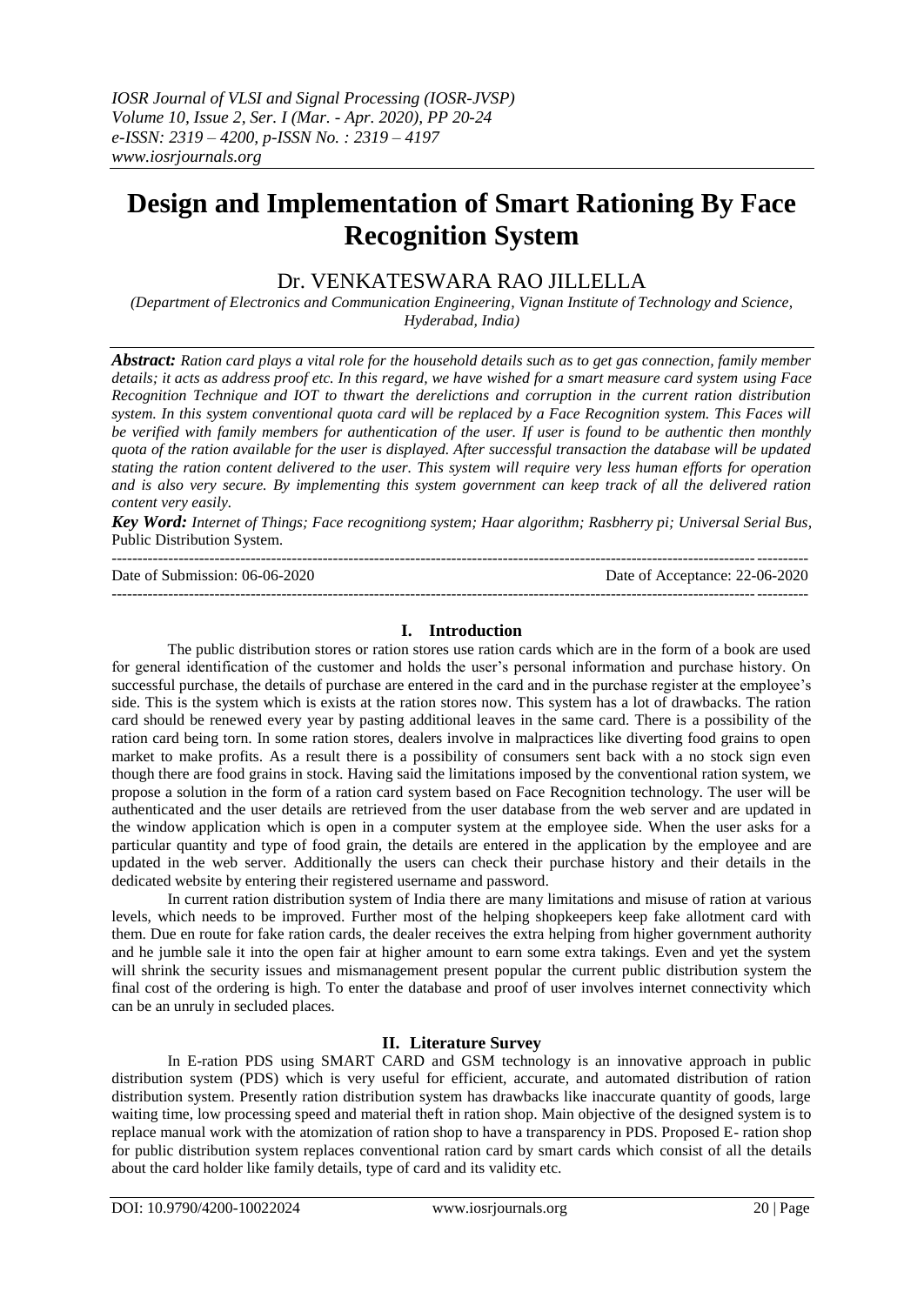Ration card plays a vital role for the household details such as to get gas connection, family member details; it acts as address proof etc. In this paper, we have proposed a smart ration card system using Radio Frequency Identification (RFID) Technique and IOT to prevent the malpractices and corruption in the current ration distribution system. In this system conventional ration card will be replaced by a unique RFID tag. This RFID tag will be verified at the fair price shop for the authentication of the user. The user"s identity will be verified by microcontroller which is connected to an Amazon Web Services (AWS) database. For added security One Time Password (OTP) is also sent to user's registered mobile number which needs to be entered in the system

This System is to reduce forgery from ration shops and users will get their grocery in very easy way. Also to reduce manual work, in this system we developed the smart ration card system based on the RFID and the BIOMETRICS, in which the user can fill their data in online mode. And also the manual working is not there. When user wants a ration, he/she comes with the Smart ration card, then the card is swipe and check whether the user is valid user or not. The fingerprints of that user also check and the allocated ration is distributed to that particular user, changes of adding and issuing of ration is done automatically in the government database.

## **III. Proposed System**

The Smart ration card system uses Face Recognition. This system successfully eliminates the errors due to manual monitoring of ration data as all the data is automatically updated in the cloud based database. Also this system will enable the government to keep track of the consumers and their transactions. Although the system will reduce the security issues and malpractices present in the current PDS the starting cost of the system is high. To access the database and authentication of user requires internet connectivity which can be a problem in remote locations.

The advantages of this system are an efficient method for the consumer to buy the products in the ration shop and after the purchase is validated by the employee the consumer gets a text message mentioning the purchase details.

The system will works in two different parts. The first part is for capturing and creating a database by storing the image. And the second one is to compare the image with the stored images in the database. For feature extraction we used Haar cascade feature algorithm for recognition of the face. Camera module is pi camera interfacing to the raspberry pi module. It is used to capture images and send the clicked images to the raspberry pi module. Camera contains Light Emitting Dioses, LEDs and flashes to handle that light condition that is not explicitly supplied by the environment and these light conditions are known as ambient light conditions. Raspberry pi 3 module is a small computer board. When an image is taken by raspberry pi it is compared with database image. For the first time when we capture an image to Create a database raspberry pi module captured many images to create a database in the system and this database is compared with the live captured images.



**Fig.1:** Block diagram of Smart rationing system by face detection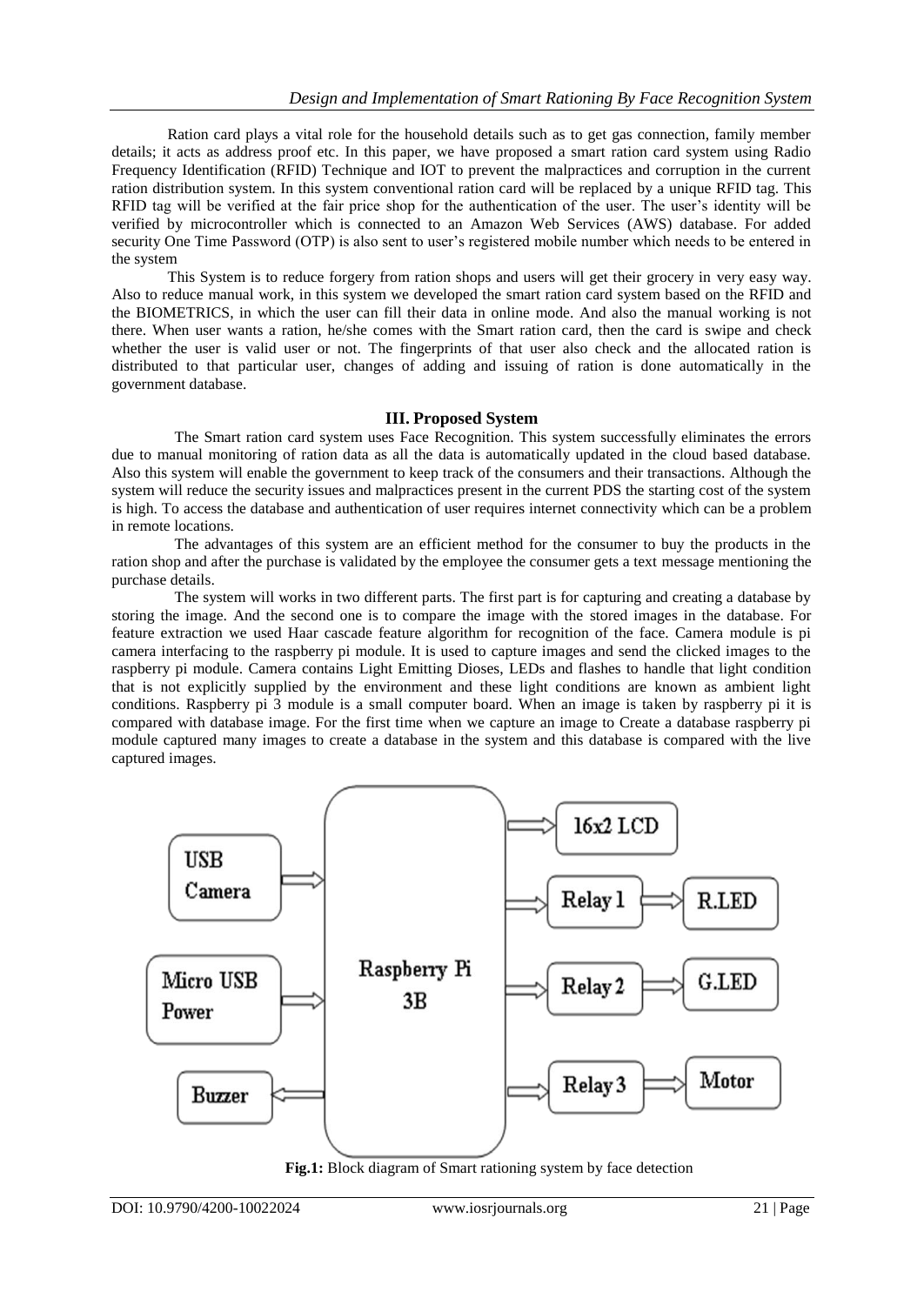After comparing the two images, based on whether the output is positive or negative it gives commands to GSM module. Haar Cascade is basically a classifier which is used to detect the object for which it has been trained for, from the source. This proposed system uses Haar Cascades classifier as a face detection algorithm. Firstly, the algorithm needs a lot of positive images and negative images to train the Haar cascades classifier. Positive images are images with clear faces where negative images are those without any faces.

System architecture consists of train dataset with consumer faces. Consumer face is captured for testing. Captured consumer face is compared with the face stored in the dataset. If captured face match with the face stored in the dataset then system calculates the quantity of grains. After that it is distributed to consumer. This system will require very less human efforts for operation and is also very secure. By implementing this system government can keep track of all the delivered ration content very easily. In this system conventional quota card will be replaced by a Face Recognition system. This Faces will be verified with family members for authentication of the user. If user is found to be authentic then monthly quota of the ration available for the user is displayed. After successful transaction the database will be updated stating the ration content delivered to the user.

### Input Unit

In input unit the Facial images for Face Recognition and Video frames for customer face detection are captured from the camera input devices respectively i.e. from Universal Serial Bus,USB Web camera.

#### **Processing Unit:**

The data which is collected from Input unit that is captured Image and Video frames input is fed into the processing unit in which the processing or calculations are performed on the proposed face detection of the ration card holder. Here the processing unit is nothing but a Raspberry Pi board, along with code scripts of the implemented modules. The systems consists of Raspberry Pi 3B and other interfacing devices like USB Camera, Micro USB power card, Buzzer, 16X2 LCD display and relays.



**Fig 2: System Architecture**

#### **Communication Interface:**

Communication interfaces which include wireless internet connectivity devices are associated with the face detection module used to access the food grains from ration store.

#### **Application Specific Unit:**

The Application specific unit which consists of driver circuitry, it is associated with DC motor and it starts functioning according to results of the module to perform opening or closing of dc motor for liquid items such as oil / kerosene.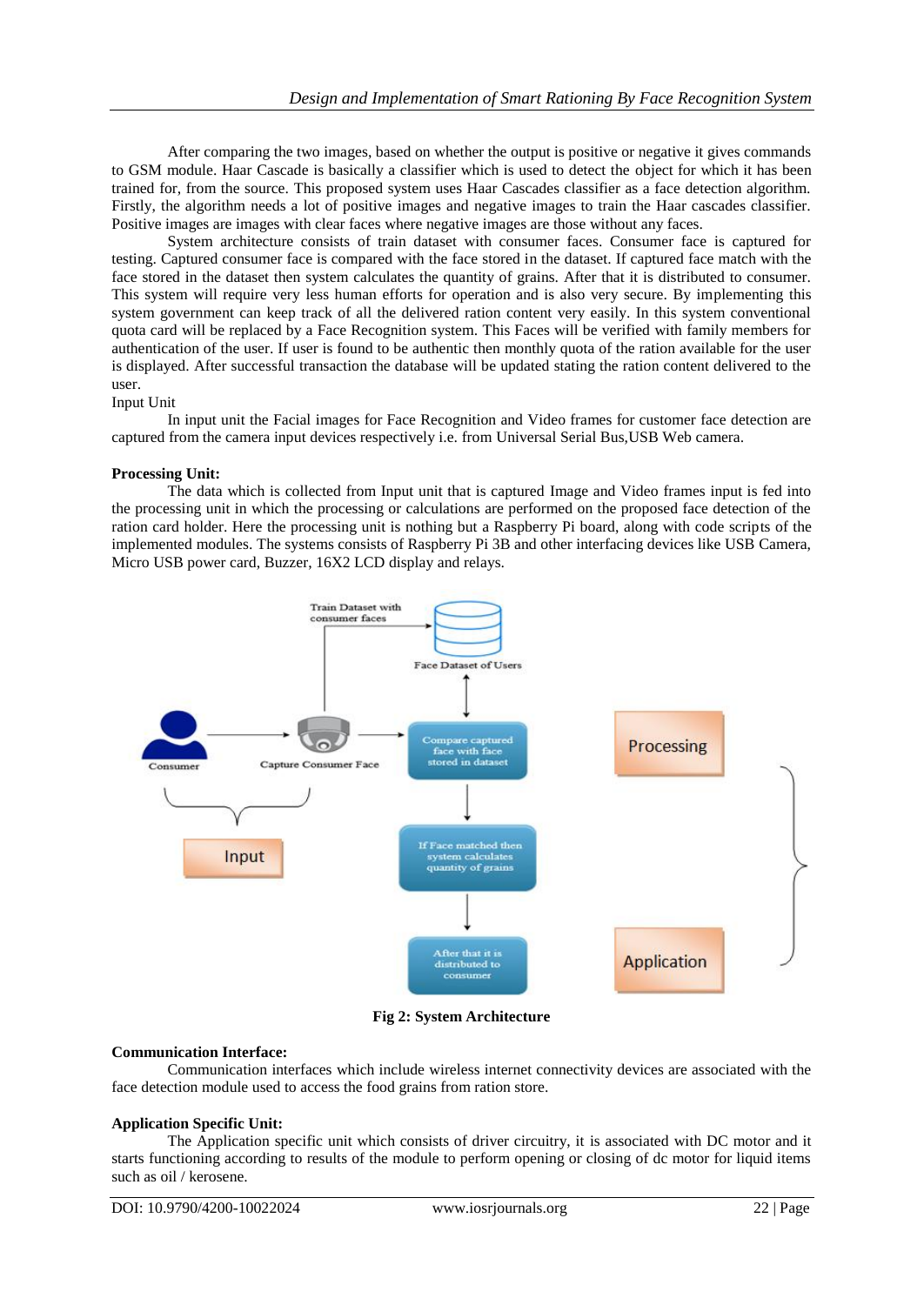## **IV. Results**

The most important part of the project is the hardware implementation in accurate manner. The electronics components of the project are very easily understood and it includes connection of various hardware devices to the Rasperry Pi development board via General Purpose Input/Output, GPIO pins and various other available ports without need of soldering the wires for connection. The following Wiring diagram of Fig 3, shows how to connect and integration of the required hardware components of the proposed system like L293D driver IC, Dc motor, Raspberry Pi board, USB camera, Adapter, with Internet hotspot.



**Fig.3: Schematic diagram of smart rationing system by face detection.**

The pictures shows when the power of RPi is ON, connect RPi with remote desktop. To connect remotely, it requires ip address of Raspberry Pi. Use ip scanner such as advanced ip scanner and get the ip address of RPi connected to local wi-fi modem or hotspot.

Type remote desktop in laptop search and open the application. The application look like above picture and enter ip address of Raspberry Pi like 192.168.7.124.

Once the connection of remote desktop is established with Raspberry Pi, enter user name and password such as pi and raspberry respectively. Then linux operating system is ON and it look like in above picture.

Now open terminal window and enter into openCV virtual environment. To enter into virtual environment type the commands such as 'source .profile' and 'workon cv'

The linux now enabled the openCV virtual envirnonment. Now go to the path of program location by entering like "cd Desktop/jvrao/Ration". Now it is in the path of program locations. From here we can execute the program and run the proposed system.

Here we use two commands as nano / python filename. Nano command will open the program code and can edit / modify the program and save it. Type python command to run / execute the program file. In the above picture python face2.py and python face3.py program files are executed at different times.

Now execute the main program file "ration.py" to operate the proposed system. When program executes LCD display the title and camera enabled.

Once the face is in-front of camera, the camera detects the face and try to identify the id of the face with HAARCASCADE algorithm. Once the face id is identified, the green LED get ON and issue the quoted ration grains and oil. The name of identified face will display on remote desktop as well as on LCD.

If the face id identified, the green LED will ON and after a delay of time motor will ON to dispense the oil from the barrels. If face is not identified (right side image), the LCD display unknown person and no ration is issued. Red LED will be on and Motor will be OFF